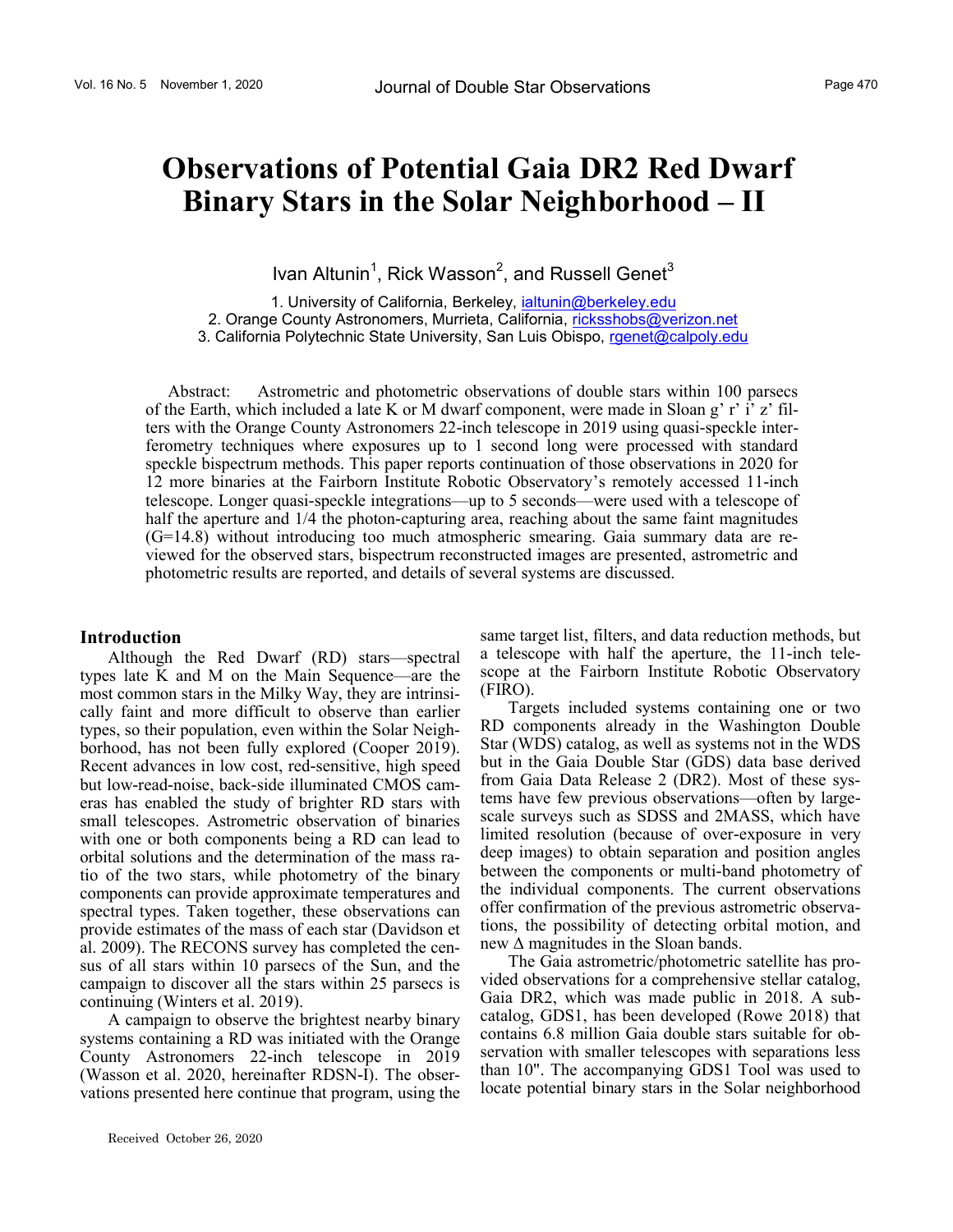that had accurate parallaxes, proper motions, and color indices, and might contain a RD star.

Using GDS1, all stars with parallax greater than 10 milli-arcsec (100 parsecs) as well as those in the southern sky (to avoid high airmass) were discarded, still leaving several thousand double star candidates. Potential binaries, as opposed to chance optical doubles, were identified as pairs having very nearly the same Gaia parallax and similar proper motion.

The Gaia H-R diagram, published as part of DR2, shows that the division between K and M dwarfs occurs at Gaia color index  $(Bp-Rp) = 2.3$ . Therefore, systems that possibly contain a RD (late K through M) were identified by  $(Bp-Rp) > 2$ . Luminosity class was assumed to be normal main sequence dwarf (V) because none of these systems contained a component brighter than  $10<sup>th</sup>$  magnitude. Thirty-five of the brightest candidates were observed in RDSN-I; about half of these were not found in the Washington Double Star Catalog (WDS) and may be considered "new" Gaia double stars. An additional dozen candidates were observed in RDSN-II (this paper) with, again, half not being in the WDS, although all but one of these were found in the newly revised Washington Double Star Supplement (WDSS), which was not surprising since many of the WDSS entries consist of just Gaia observations of both components.

Quasi-speckle interferometry employs a single reference star for deconvolution, and bispectrum analysis of double star observations for recovery of phase information distorted by the atmosphere. Quasi-speckle interferometry appears to provide better results than either simple stacking or lucky imaging. This somewhat surprising result may be due to: (1) the retention of some moderate-scale information in these somewhat longer-exposure images which can be correlated by speckle processing better than by stacking or lucky imaging; (2) single-star deconvolution which can, to some extent, cancel optical aberrations and systematic atmospheric phenomena such as dispersion, and (3) processing of the observations in the Fourier frequency domain which allows suppression of noise at spatial frequencies that cannot be real, e.g., smaller than the Airy disk or larger than the frame size.

# **Objective**

The primary objective of this project was to continue the astrometric and photometric observations in multiple Sloan filters begun in RDSN-I on the OCA 22 inch telescope. The OCA telescope became temporarily inoperative due to equipment difficulties.

The second objective was to determine whether the quasi-speckle interferometry technique could be extended to observations with a telescope of half the aperture (11 inches) and  $1/4<sup>th</sup>$  the photon-capturing area. Hopefully, the same faint magnitudes could be reached, albeit with longer integration times and without introducing too much atmospheric smearing.

The third objective was to further refine remote real-time speckle interferometry observational techniques. These observations were initiated by Marchetti et al. (2020) on the 11-inch telescope at the Fairborn Institute Robotic Observatory (FIRO).

### **Image Processing Technique**

In the previous RDSN-I observations with the OCA 22-inch telescope, it was originally hoped that speckle interferometry could be employed for diffractionlimited observations  $(p>0.35"$  in the i' band) which might reveal additional RD stars unresolved by Gaia. However, because of the short exposures required to "freeze" the seeing and preserve the diffraction-limited speckle information in each frame, very few of the RD binaries were bright enough to be observable with such short exposures. Thus, most candidates required longer exposures, up to 1 second. These long exposures were blurred by atmospheric motion, and thus were seeinglimited rather than diffraction-limited.

Nevertheless, speckle processing techniques were still found to be useful – capable of resolving stars more clearly with separations at or somewhat below the seeing limit. Apparently, there is still information about the large-scale structure (and perhaps some small-scale structure as well) in these long-exposure images, which can be correlated by speckle processing better than the usual methods of stacking or lucky imaging. The observation of a single star used for mathematical deconvolution in speckle processing—standard practice in speckle interferometry—can, to some extent, cancel optical aberrations and systematic atmospheric phenomena such as dispersion. Finally, using all the frames probably increases signal/noise if most of them contain some valid image information. Further exploration of the quasi-speckle interferometry technique is planned.

### **Instrumentation and Procedures**

The Fairborn Institute Robotic Observatory (FIRO) is equipped with the 11-inch telescope shown in Figure 1. The optics are Celestron C-11 Schmidt Cassegrain with an f/10 focal ratio and an effective focal length of 2800 mm. The custom equatorial "L" mount was designed and built in conjunction with California Polytechnic State University students and staff. A Sidereal Technology Servo Controller II controls the telescope.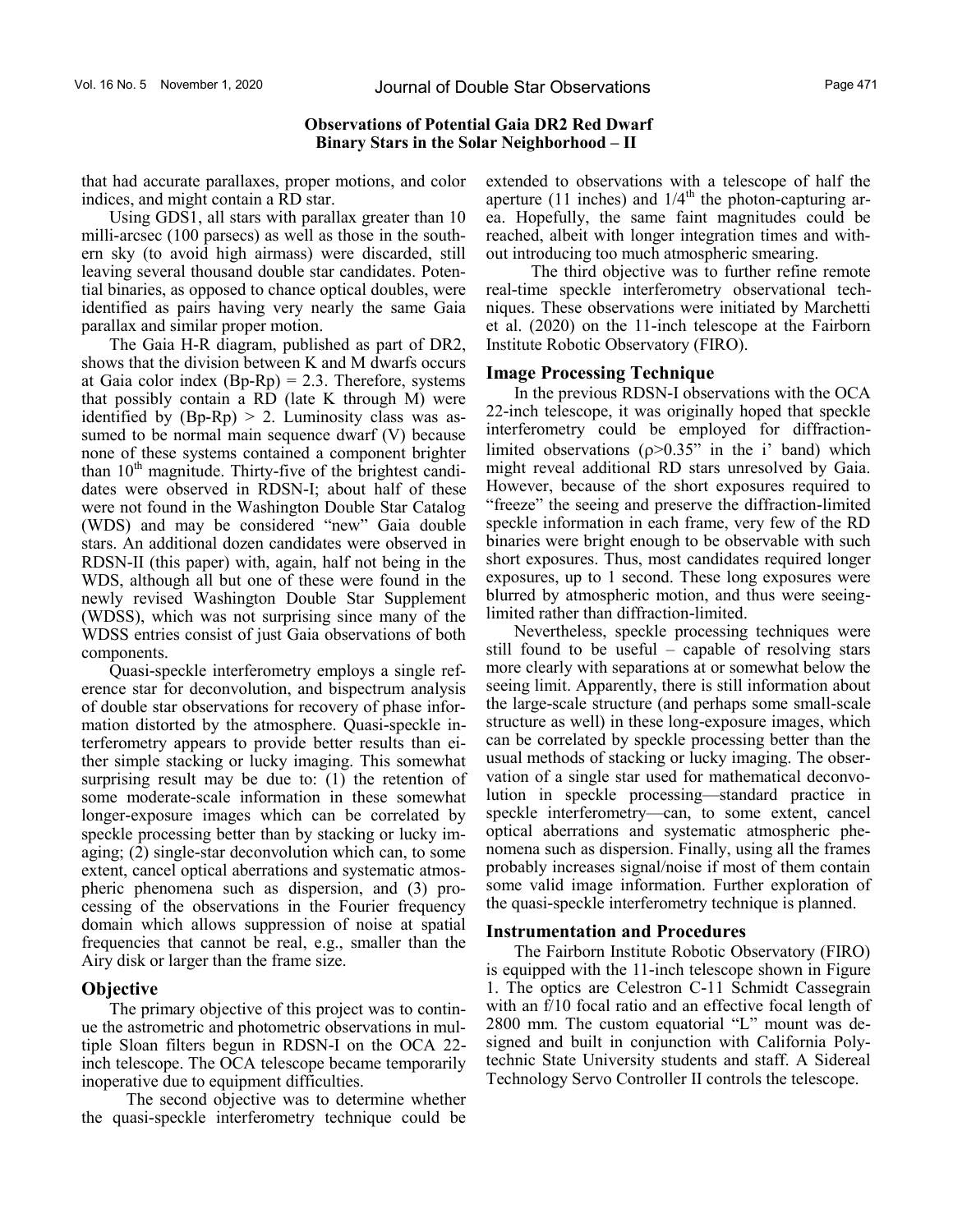## **Observations of Potential Gaia DR2 Red Dwarf Binary Stars in the Solar Neighborhood – II**



*Figure 1: The "L" of the L mount is on the left sitting on top of an equatorial wedge, while the Celestron C-11 optics is on the right.*

The instrument payload, shown in Figure 2, consists of a focuser, filter wheel, and camera. The Clement "scissors" focuser is controlled by a gearhead servomotor and a second Sidereal Technology Servo Controller II. The five-position ZWO motorized filter wheel contains a clear "filter," and four Sloan filters: g', r', i', and z'. The CMOS camera is a thermoelectricallycooled (40-50°C below ambient) ZWO ASI 1600 MM, selected for its low read noise (only 1.2e), small pixel size (3.8 microns), and relatively large format (16 megapixels, 4636x3520).



*Figure 2: The instrument cluster includes a Clement focuser, a ZWO filter wheel, and CMOS camera.* 

Although the pixel scale of approximately 0.28"/ pixel is somewhat under-sampled, the full-frame fieldof-view of 21.5x16.3 arcminutes allows plate solutions for precise positioning and astrometric calibration to be made without the need for a second, wider-field camera. This one-camera-does-it-all compromise results in the double star separation limit for the system being  $\sim$ 1.0" instead of the diffraction limit of  $\sim 0.6"$ .

The Windows 10 computer, located in a cabinet just below the telescope, is a Dell OptiPlex 7070 with an Intel Core i7-9700 (8 cores operating at 4.7 GHz), 16GB DDR4 memory, an internal 256GB solid state drive, and two external (USB 3.2) 256GB solid state drives. Remote access to the system is via a static Internet IP address.

Speckle interferometry observations are made remotely in real time using a Sidereal Technology software program, SiTech ZWOCam, that controls the camera, filter wheel, focuser, and telescope. The program's ability to capture short exposures at high speed is critical for speckle interferometry. PlateSolve 3 allowed targets to be precisely centered within a selectable, small region of interest. An automatic focusing subroutine provides sharp images. Finally, a scripting feature allows a sequence of observations with different filters and integration times to be repeated any desired number of times.

### **Remote Observation Methods**

A typical observing sequence began with manually opening the observatory and powering the equipment. The remotely located observers were connected to FIRO's computer over the Internet via AnyDesk. SiTech ZWOCam was launched, and the camera, filter wheel, and focuser activated.

The telescope was then unparked and tracking was initiated. Since the telescope is parked within the allowed observing window, an automatic focus routine and plate solution readies the telescope for observations before slewing to the first target. After the target coordinates were entered, the telescope moved to the target and, after another plate solution and a short move within the same full field, the target was always near the center of a small region of interest (RoI), typically 256x256 pixels (about 70"x70").

An imaging sequence was set up that included the exposure times, camera gain, and number of exposures for each filter in the sequence (typically a few hundred to a thousand). This filter sequence was set to repeat the desired number of times (typically five) to provide error statistics and improved precision. A path for storing images on an external drive was defined, and the observations were initiated. During the observations, small corrections in RA were sometimes required to keep the target near the center of the region of interest. After the sequence was completed for the double star, the coordinates of the reference star were entered, and the entire process was repeated, although only one sequence in each filter was required for deconvolution.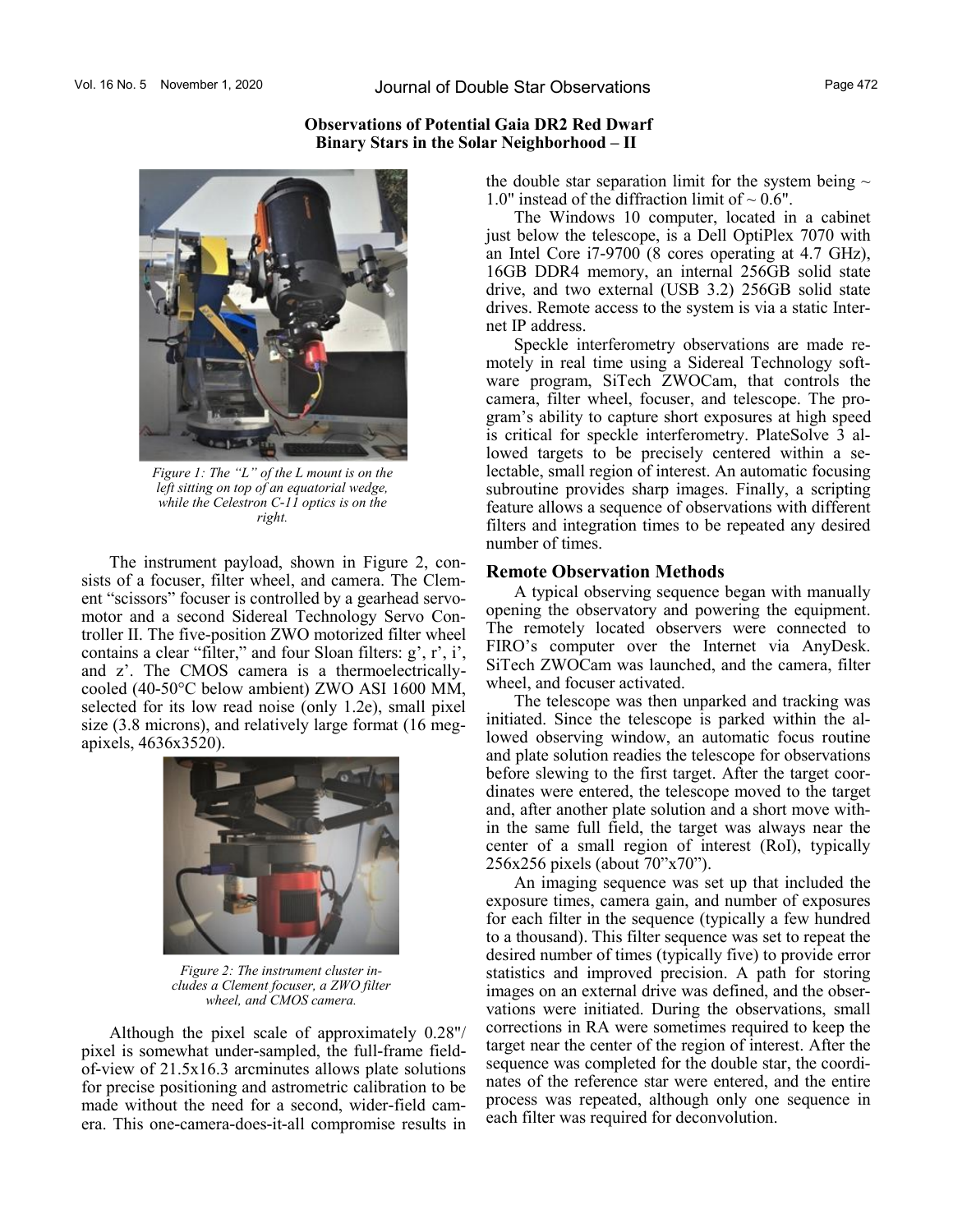## **Astrometric Calibration**

Pixel scale and camera orientation calibration were accomplished with the Plate Solving feature of the SciTech ZWOCam program. As noted above, a full frame image of the target field, roughly 21'x16', was routinely taken to locate the center of the field after a slew. The solution relied on the UCAC4 Catalog stars to magnitude  $~15$ . Typically, in 5-second exposures, 50 to several hundred stars were available for solution, yielding high accuracy.

The instrumentation was not touched during the several weeks of observation, so the calibration was very repeatable. The calibration was checked each night, and a total of ten Plate Solve frames were saved and processed again to provide overall statistics. The average pixel scale was  $0.2779$ "/pixel  $\pm$  0.0004. The average camera orientation on the sky, which had been carefully aligned prior to the observations, was 0.092 degree  $\pm$  0.039. Because the camera angle correction was so small  $(\leq 0.1$  degree) compared with the uncertainty of PA measurements, it was ignored in the results shown in Table 2.

## **Data Reduction**

This research made use of Speckle Toolbox 1.14 (Rowe 2020) using the bispectrum analysis (BSA) method so that the target components could be resolved as individual stars, enabling our measurements without the 180o ambiguity of autocorrelation. The first step in the data reduction was to take all the images of each star in each filter and process them into a single FITS Cube. Bispectrum analysis was initiated by taking the Fourier transform and calculating the triple correlation coefficients for all images in each FITS cube. These coefficients were then averaged, and the average power spectrum was also calculated. The bispectrum phase was then reconstructed by iteration to form the image. Photon bias was removed, and the image sharpened with adjustment of the Gaussian lowpass and high-pass filters. Finally, the astrometry and photometry measurements were obtained as shown in Figure 3.

# **Doubles Observed**

The Gaia DR2 characteristics of the doubles studied are summarized in Table 1. These pairs were chosen from the same target list developed for RDSN-I. The far-right column gives the WDS identification for those stars previously identified. "WDSS-n" indicates that the star is in the WDS Supplemental (WDSS) Catalog, and "n" is the number of previous observations given there. Most of the WDSS stars were first identified as double by the Gaia satellite in DR2. Stars that have  $r > 3$ " may have been imaged, but not identified, by earlier surveys, thus providing potential additional astrometric and photometric measures. WDSS-1 indicates that only the single Gaia observation had been reported before the new measures in this paper.



*Figure 3: The final step in the bispectrum analysis reduction is astrometric and photometric measurement of the system. The green circle is the astrometric/photometric aperture for the Primary star ("Reference"), which is always centered in the image. The purple aperture is for the secondary star ("Target"), and yellow for the Background. The average Background pixel ADU level is subtracted from the ADU signal of each pixel within the star apertures; the two apertures must be the same size for proper photometric measurement of Δ magnitude.* 

### **Observations**

Observations made of the target stars in Table 1 are shown in Table 2. Only a single observation, consisting of several hundred to a thousand frames, were made in each filter. Because most of these systems were faint (RD component  $11 < G < 15$ ), the quality of the observations varied widely, generally based on brightness of the secondary star at each wavelength, and on the seeing. Therefore, a Quality Code was included in Table 3, offered as an aid to interpreting these observations:

1. Good quality, comparable with moderate resolution speckle.

2. Lower quality, faint, or seeing-smeared images.

3. Marginal quality, because of low S/N of very faint or smeared images.

4. Poor quality, secondary star barely detectable above the noise.

5. Faint component not detected.

It was assumed that the measurements in separations and position angle did not change systematically in different wavelengths. Thus, the measurements in each filter were treated as "repeat" observations, allowing us to find the mean and standard deviation between them. This assumption has not been explored or proven and warrants further investigation.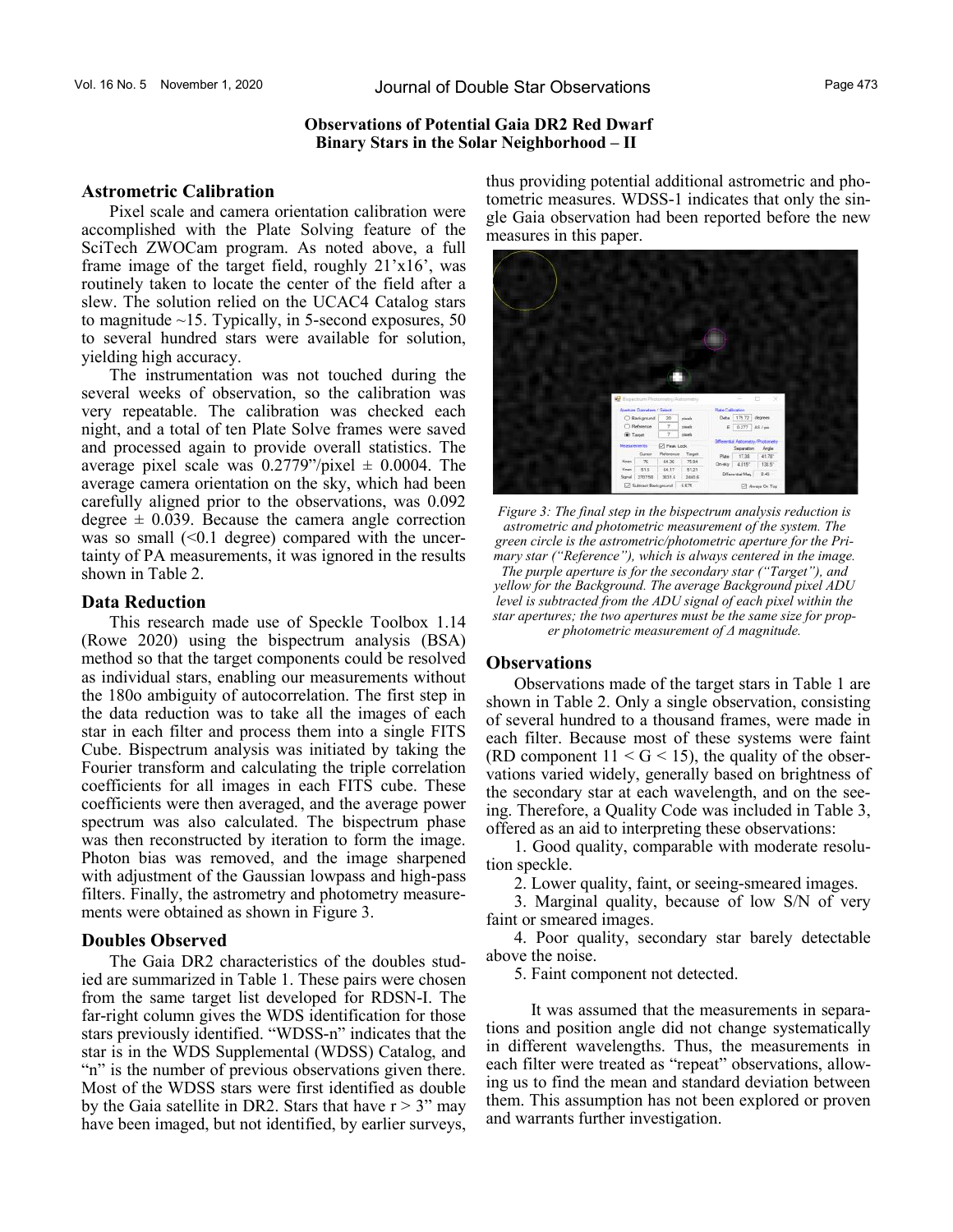| Coords $(2000)$<br>UCAC4 | ρ<br>$\theta$ | $G_A$<br>$G_B$ | $(B_p - R_p)$ <sub>A</sub><br>(В <sub>р</sub> -R <sub>р</sub> ) в | $S_A$<br>$S_B$ | PMRA <sub>A</sub><br>PMRA <sub>B</sub> | $PMD_A$<br>$PMD_B$ | $\Pi_A$<br>$\Pi_{\rm B}$ | $T_A$<br>$T_{\rm B}$ | <b>WDS</b><br>Disc | Period      |
|--------------------------|---------------|----------------|-------------------------------------------------------------------|----------------|----------------------------------------|--------------------|--------------------------|----------------------|--------------------|-------------|
| 170648.9+321159          | 3.279         | 10.779         | 1.822                                                             | Κ              | 53.2                                   | $-74.7$            | 31.93                    | 4153                 | $WDSS-2$           | 1206        |
| 612-054165               | 27.3          | 12.624         | 2.310                                                             | K/M            | 46.0                                   | $-82.8$            | 31.93                    | 3471                 |                    |             |
|                          |               |                |                                                                   |                |                                        |                    |                          |                      |                    |             |
| 173307.3+091437          | 4.689         | 9.199          | 1.401                                                             | Κ              | 31.0                                   | $-21.2$            | 31.32                    | 4522                 | $WDSS-2$           | 1905        |
| 497-071347               | 72.3          | 13.022         | 2.751                                                             | М              | 26.2                                   | 3.3                | 31.41                    | 3757                 |                    |             |
|                          |               |                |                                                                   |                |                                        |                    |                          |                      |                    |             |
| 182740.7+501613          | 4.917         | 10.111         | 1.574                                                             | Κ              | 194.97                                 | 84.35              | 24.75                    | 4231                 | 18277+5016         | 2926        |
| 702-060220               | 236.7         | 12.14          | 2.568                                                             | М              | 200.44                                 | 86.87              | 24.3                     | 3394                 | LEP 158            |             |
|                          |               |                |                                                                   |                |                                        |                    |                          |                      |                    |             |
| 183513.4+241839          | 2.468         | 11.644         | 2.415                                                             | М              | $-109.21$                              | $-273.73$ 39.70    |                          | 3987                 | 18352+2419         | No<br>Estmt |
| 572-068539               | 4.6           | 12.419         | 2.608                                                             | М              | $-121.31$                              | $-277.05$ 39.63    |                          | 3670                 | KPP3331            |             |
|                          |               |                |                                                                   |                |                                        |                    |                          |                      |                    |             |
| 184930.9+414635          | 4.179         | 9.624          | 1.195                                                             | G              | $-5.69$                                | $-21.11$           | 20.37                    | 4933                 | $WDSS-1$           | 2762        |
| 659-067595               | 89.5          | 12.303         | 2.352                                                             | K/M            | $-6.34$                                | $-24.81$           | 20.57                    | 3600                 |                    |             |
|                          |               |                |                                                                   |                |                                        |                    |                          |                      |                    |             |
| 185453.7+105842          | 3.808         | 8.793          | 1.750                                                             | Κ              | 29.56                                  | 132.01             | 53.77                    | 4106                 | 18550+1058         | 648         |
| 505-095824               | 44.9          | 11.437         | 2.586                                                             | М              | 29.48                                  | 84.21              | 53.88                    | 3931                 | VYS8               |             |
|                          |               |                |                                                                   |                |                                        |                    |                          |                      |                    |             |
| 191659.0+022216          | 4.388         | 12.041         | 1.534                                                             | Κ              | 56.3                                   | $-23.8$            | 10.24                    | 4364                 | $WDSS-3$           | No<br>Estmt |
| 462-091772               | 311.6         | 14.637         | 2,400                                                             | М              | 57.8                                   | $-24.4$            | 10.36                    | 3729                 |                    |             |
|                          |               |                |                                                                   |                |                                        |                    |                          |                      |                    |             |
| 192558.0+355453          | 6.038         | 9.083          | 1.164                                                             | G              | $-90.7$                                | $-161.0$           | 25.03                    | 4894                 | 19260+3555         | 3461        |
| 630-070424               | 106.3         | 11.597         | 2.079                                                             | K/M            | $-100.0$                               | $-156.9$           | 25.04                    | 4046                 | BU 1286 AC         |             |
|                          |               |                |                                                                   |                |                                        |                    |                          |                      |                    |             |
| 195255.2+431624          | 5.091         | 10.081         | 1,203                                                             | G              | 121.7                                  | 106.5              | 16.30                    | 4828                 | 19529+4316         | 5266        |
| 667-080219               | 257.1         | 13.216         | 2.047                                                             | K/M            | 122.0                                  | 102.1              | 16.28                    | 4185                 | KPP3349            |             |
|                          |               |                |                                                                   |                |                                        |                    |                          |                      |                    |             |
| 202201.6+214720          | 5.444         | 11.273         | 2.275                                                             | K/M            | 2.48                                   | $-131.67$          | 37.17                    | 3744                 | $WDSS-3$           | 2421        |
| 559-117009               | 67.46         | 14.841         | 3.716                                                             | Late M         | 4.67                                   | $-133.83$ 37.15    |                          | 3590                 |                    |             |
|                          |               |                |                                                                   |                |                                        |                    |                          |                      |                    |             |
| 203335.4+385341          | 2.654         | 12.214         | 2.430                                                             | М              | 110.11                                 | 73.50              | 26.98                    | 3398                 | 20336+3854         | 1174        |
| 645-095063               | 79.39         | 12.375         | 2.458                                                             | М              | 103.95                                 | 56.08              | 27.16                    | 3376                 | KPP4205            |             |
| 204528.2+370546          |               |                |                                                                   |                |                                        |                    |                          |                      |                    | 8660        |
|                          | 4.892         | 12.228         | 1.945                                                             | Κ              | 60.30                                  | 6.66               | 11.56                    | 4030                 | None               |             |
| 636-098623               | 318.26        | 12.748         | 1.935                                                             | Κ              | 65.74                                  | 8.30               | 12.09                    | 3933                 |                    |             |

*Table 1: Gaia DR2 characteristics of the candidate binaries observed. Left column: Primary RA and Dec coordinates for 2000.0 (hhmmss.s+ddmmss format)[above] and UCAC4 Catalog ID of Primary [below]. Column 2: Gaia DR2 separation (r) in arc-sec [above] and Gaia position angle ( ) in degrees [below]. The remaining seven columns give Gaia data for the Primary (A) [above] and Secondary (B) [below]: G magnitude, (Bp-Rp) Color Index, approximate Spectral Type based on the Gaia H-R diagram, Proper Motion in RA (mas/year), Proper Motion in Declination (mas/year), Parallax (mas), effective surface Temperature (K), WDS and Discovery designations if the pair is already recognized as a double star in the WDS Catalog (WDSS-n indicates an entry in the WDS Supplementary Catalog, where n is the total number of observations), and the estimated Period in years. Late M Dwarfs are noted in bold.*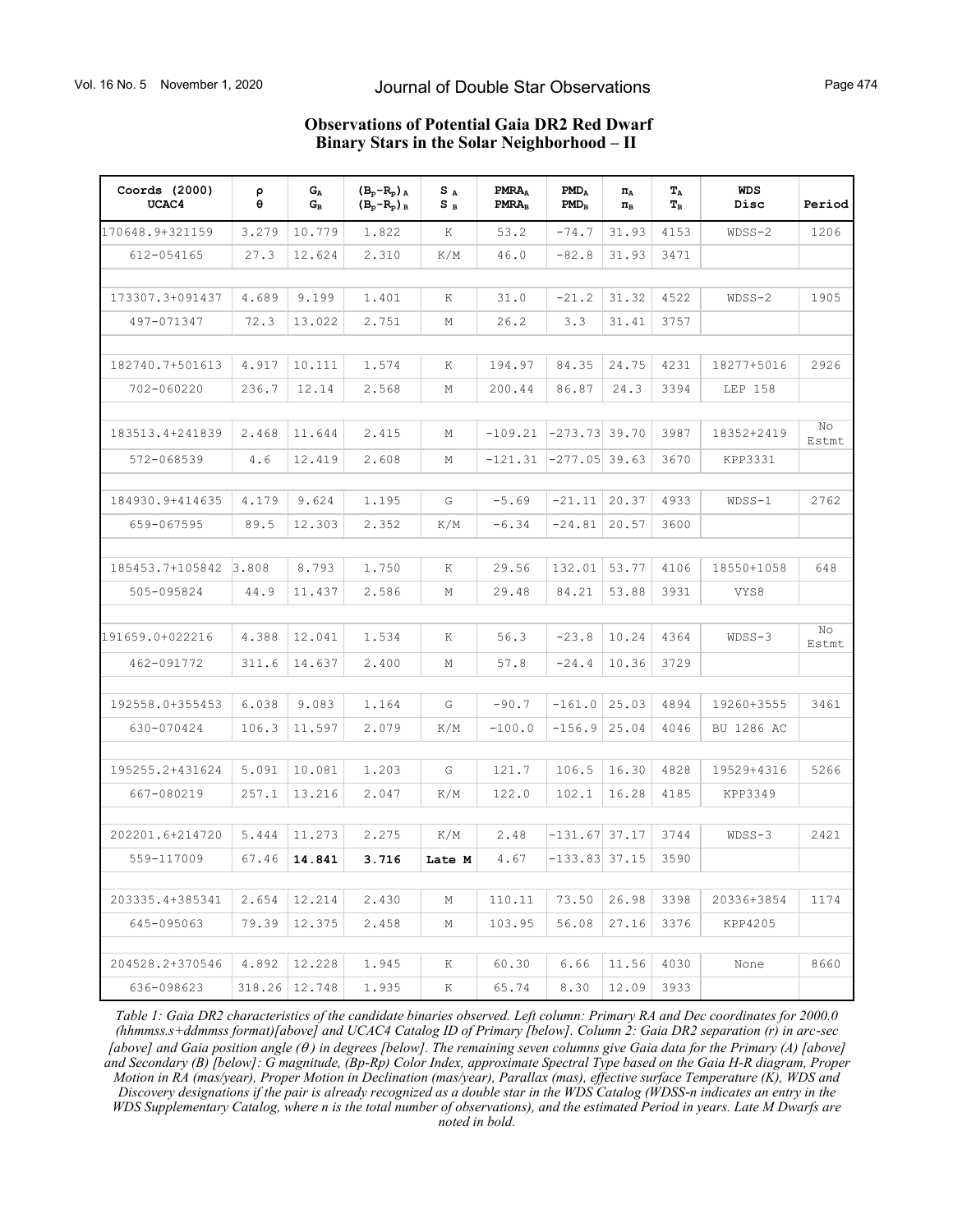### **Observations of Potential Gaia DR2 Red Dwarf Binary Stars in the Solar Neighborhood – II**

### **Differential Photometry from Bispectrum**

### **Analysis**

For cool red stars, observations at longer wavelengths are useful not only because they produce most of their radiation in near-IR, but also because the atmospheric seeing is better, causing less distortion during exposures. The RDSN-I observations were made using Sloan filters (Astrodon Gen\_2 interference filters), and the FIRO speckle instrumentation includes the same Sloan filter set from Astrodon. For the stars observed in this paper, the best combination of RD target/detector sensitivity/seeing was generally in the i' band.

Bispectrum analysis recovers the approximately correct flux and  $\Delta$  magnitude in each filter. Bispectrum photometry is like the method typically used in CCD aperture photometry. The net flux "signal" for each star in the reconstructed image is the sum of ADU counts from all pixels inside a circular aperture centered on the centroid of the star, with the background level for the same aperture area subtracted. However, the background is measured in a separate "blank" area of the image, not in an annulus surrounding the star because of the likelihood that the companion star, the Airy rings, or other diffraction artifacts may fall in or near the annulus. The  $\Delta$  magnitude (secondary-primary) is calculated automatically by STB from the ratio of net counts of each star.

During reduction, the same photometry aperture was used for both stars, to capture the same proportion of light for each star; use of different apertures would contain different percentages of total light, causing an error in  $\Delta$  magnitude. A large aperture that included all

| Date     | Coord (2000)     | Filter                  | $\theta$                | $\mathbf r$       | $\Delta$ Mag      | Q              |
|----------|------------------|-------------------------|-------------------------|-------------------|-------------------|----------------|
| 2020.589 | 173307.3+091437  | Clear                   | 70.82                   | 4.487             | 4.61              | $\overline{4}$ |
|          | UCAC4 497-071347 | $\mathtt{r}^{\,\prime}$ | 69.15                   | 4.839             | 4.45              | $\overline{4}$ |
|          |                  | $\pm$ $^{\prime}$       | 70.83                   | 4.558             | 3.33              | $\overline{c}$ |
|          |                  | z'                      | 69.49                   | 4.723             | 2.87              | $\mathbf{1}$   |
|          | Average          |                         | 70.07                   | 4.652             |                   |                |
|          | Std Dev          |                         | 0.88                    | 0.159             |                   |                |
|          | Filter           | Clear                   | $\mathtt{r}$ $\prime$   | $\pm$ $^{\prime}$ | $\rm{z}$ $\prime$ |                |
|          | Images           |                         |                         |                   |                   |                |
|          |                  |                         |                         |                   |                   |                |
| Date     | Coord (2000)     | Filter                  | $\pmb{\Theta}$          | $\mathbf r$       | $\Delta$ Mag      | $\mathsf Q$    |
| 2020.611 | 182740.7+501613  | Clear                   |                         | No Observations   |                   |                |
|          | UCAC4 702-060220 | $\mathtt{r}^{\,\prime}$ | 238.56                  | 4.910             | 3.50              | $\overline{4}$ |
|          | WDS: 18277+5016  | $\pm$ $^{\prime}$       | 235.50                  | 5.054             | 2.79              | 2              |
|          | Discov: LEP 158  | z'                      | 239.53                  | 5.196             | 2.49              | 3              |
|          | Average          |                         | 237.86                  | 5.053             |                   |                |
|          | Std Dev          |                         | 2.10                    | 0.143             |                   |                |
|          | Filter           | Clear                   | $\mathtt{r}^{\,\prime}$ | $\pm$ $^{\prime}$ | $\rm z$ $^\prime$ |                |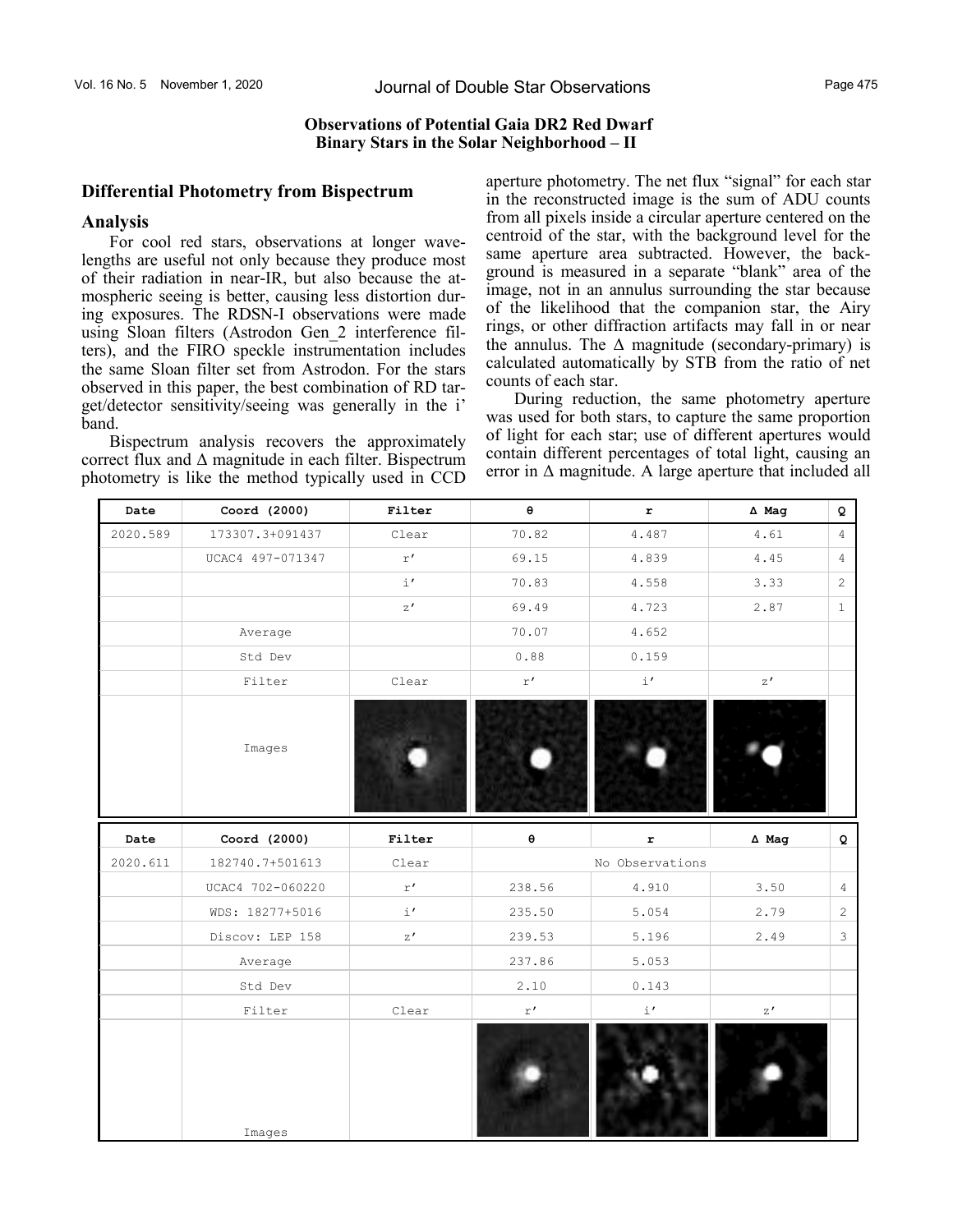# **Observations of Potential Gaia DR2 Red Dwarf Binary Stars in the Solar Neighborhood – II**

| Date     | Coord (2000)             | Filter                | θ                       | r                 | $\Delta$ Mag      | Q              |
|----------|--------------------------|-----------------------|-------------------------|-------------------|-------------------|----------------|
| 2020.591 | 183513.4+241839          | Clear                 | 4.24                    | 2.530             | 1.48              | 2              |
|          | UCAC4 572-068539         | $\mathtt{r}$ $\prime$ | 5.19                    | 2.465             | 1.45              | $\sqrt{2}$     |
|          | WDS: 18352+2419          | $i^{\prime}$          | 3.87                    | 2.479             | 0.97              | $\mathbf{1}$   |
|          | Discov: KPP 3331         | z'                    | 6.24                    | 2.401             | 1.30              | $\mathbf{1}$   |
|          | Average                  |                       | 4.89                    | 2.469             |                   |                |
|          | Std Dev                  |                       | 1.06                    | 0.053             |                   |                |
|          | Filter                   | Clear                 | $\mathtt{r}^{\,\prime}$ | $\pm$ $^{\prime}$ | $\rm{z}$ $\prime$ |                |
|          | Images                   |                       |                         |                   |                   |                |
| Date     | Coord (2000)             | Filter                | $\pmb{\Theta}$          | $\mathbf r$       | ∆ Mag             | Q              |
| 2020.600 | 184930.9+414635          | Clear                 |                         | No Observations   |                   |                |
|          | UCAC4 659-067595         | r'                    | 89.85                   | 4.180             | 3.03              | $\mathbf{2}$   |
|          |                          | $\pm$ $^{\prime}$     | 89.94                   | 4.217             | 2.19              | $\mathbf{1}$   |
|          |                          | z'                    | 89.76                   | 4.203             | 1.77              | $\mathbf{1}$   |
|          | Average                  |                       | 89.85                   | 4.200             |                   |                |
|          | Std Dev                  |                       | 0.09                    | 0.019             |                   |                |
|          | Filter                   | Clear                 | r'                      | $i^{\prime}$      | z'                |                |
|          | Images                   |                       |                         |                   |                   |                |
| Date     | Coord (2000)             | Filter                | $\pmb{\Theta}$          | $\mathbf r$       | $\Delta$ Mag      | Q              |
|          | 2020.600 185453.7+105842 | Clear                 |                         | No Observations   |                   |                |
|          | UCAC4 505-095824         | r'                    | 48.10                   | 3.620             | 3.50              | $\mathbf{1}$   |
|          | WDS: 18550+1058          | $\pm$ $^{\prime}$     | 47.26                   | 3.735             | 2.76              | $\mathbf{1}$   |
|          | Discov: VYS8             | z'                    | 48.19                   | 3.453             | 2.15              | $\mathfrak{Z}$ |
|          | Average                  |                       | 47.85                   | 3.603             |                   |                |
|          | Std Dev                  |                       | 0.51                    | 0.142             |                   |                |
|          | Filter                   | Clear                 | $\mathtt{r}^{\,\prime}$ | $i^{\prime}$      | z'                |                |
|          | Images                   |                       |                         |                   |                   |                |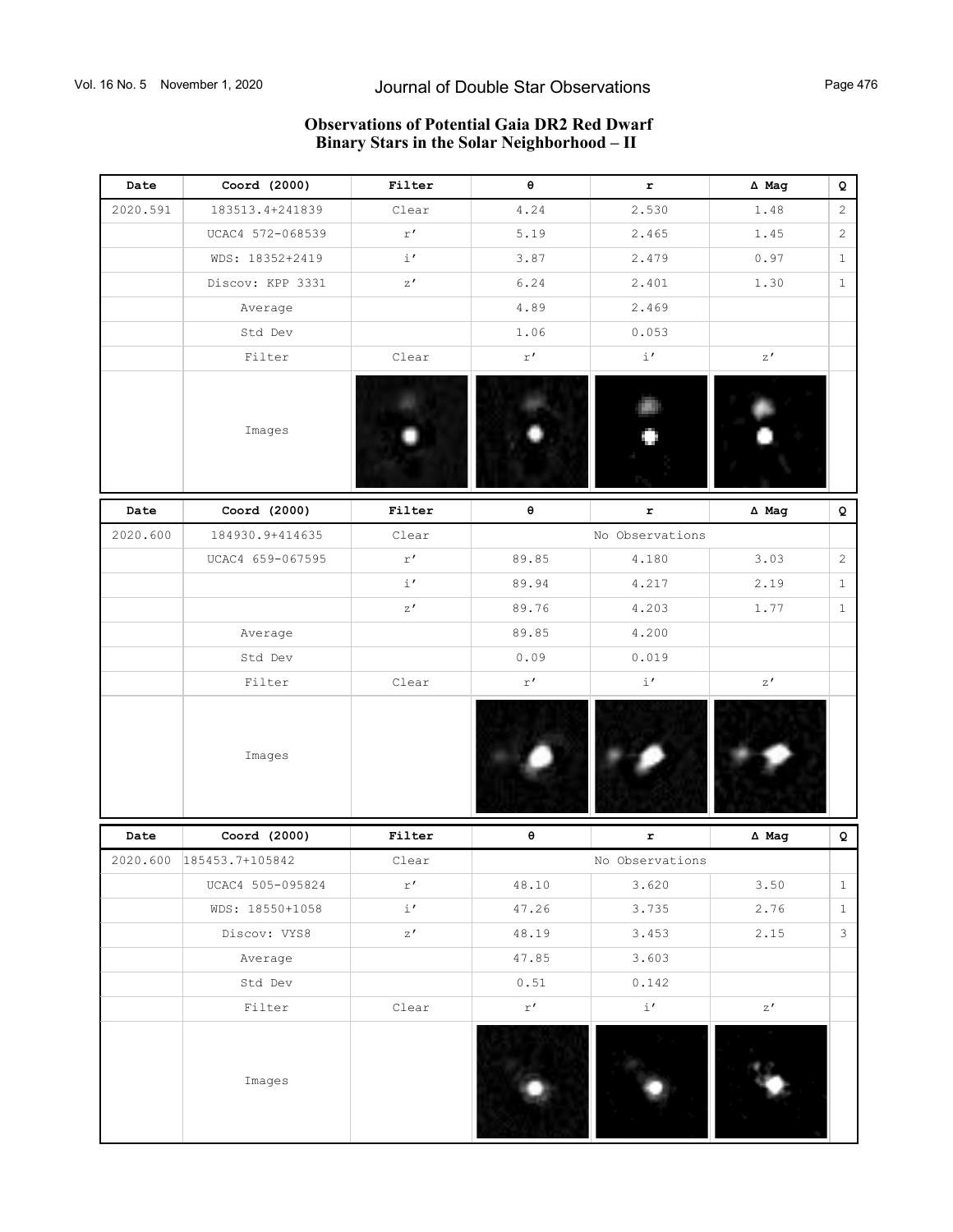## **Observations of Potential Gaia DR2 Red Dwarf Binary Stars in the Solar Neighborhood – II**

| Date     | Coord (2000)      | Filter                  | $\pmb{\Theta}$          | r                      | ∆ Mag        | Q              |
|----------|-------------------|-------------------------|-------------------------|------------------------|--------------|----------------|
| 2020.611 | 191659.0+022216   | Clear                   |                         | No Observations        |              |                |
|          | UCAC4: 462-091772 | $\mathtt{r}^{\,\prime}$ | 311.61                  | 4.198                  | 3.47         | $\overline{c}$ |
|          |                   | $\pm$ $^{\prime}$       | 312.18                  | 4.667                  | 3.39         | $\mathbf{2}$   |
|          |                   | z'                      |                         | Secondary Not Detected |              | 5              |
|          | Average           |                         | 311.90                  | 4.433                  |              |                |
|          | Std Dev           |                         | $0\,$ . $4\,0\,$        | 0.332                  |              |                |
|          |                   | Clear                   | $\mathtt{r}$ $\prime$   | $\pm$ $^{\prime}$      | z'           |                |
|          |                   |                         |                         |                        |              |                |
| Date     | Coord (2000)      | Filter                  | $\pmb{\Theta}$          | r                      | $\Delta$ Mag | Q              |
| 2020.630 | 192558.0+355453   | Clear                   |                         | No Observations        |              |                |
|          | UCAC4: 630-070424 | r'                      | 106.52                  | 5.961                  | 3.48         | $\overline{c}$ |
|          | WDS: 19260+3555   | $i^{\prime}$            | 106.15                  | 5.972                  | 2.66         | $1\,$          |
|          | Discov:BU1286AC   | z'                      | 106.32                  | 5.914                  | 2.43         | $1\,$          |
|          | Average           |                         | 106.33                  | 5.949                  |              |                |
|          | Std Dev           |                         | 0.19                    | 0.031                  |              |                |
|          |                   | Clear                   | $\mathtt{r}^{\,\prime}$ | $\pm$ $^{\prime}$      | z'           |                |
|          |                   |                         |                         |                        |              |                |
| Date     | Coord (2000)      | Filter                  | $\boldsymbol{\Theta}$   | $\mathbf r$            | $\Delta$ Mag | Q              |
| 2020.622 | 195255.2+431624   | Clear                   |                         | No Observations        |              |                |
|          | UCAC4: 667-080219 | r'                      | 255.92                  | 5.109                  | 3.58         | $\overline{c}$ |
|          | WDS: 19529+4316   | $\pm$ $^{\prime}$       | 257.57                  | 5.108                  | 3.00         | $\mathbf{1}$   |
|          | Discov: KPP3349   | z'                      | 257.82                  | 5.081                  | 2.61         | $\mathbf{1}$   |
|          | Average           |                         | 257.10                  | 5.099                  |              |                |
|          | Std Dev           |                         | 1.03                    | 0.016                  |              |                |
|          |                   | Clear                   | $\mathtt{r}^{\,\prime}$ | $\pm$ $^{\prime}$      | z'           |                |
|          |                   |                         |                         |                        |              |                |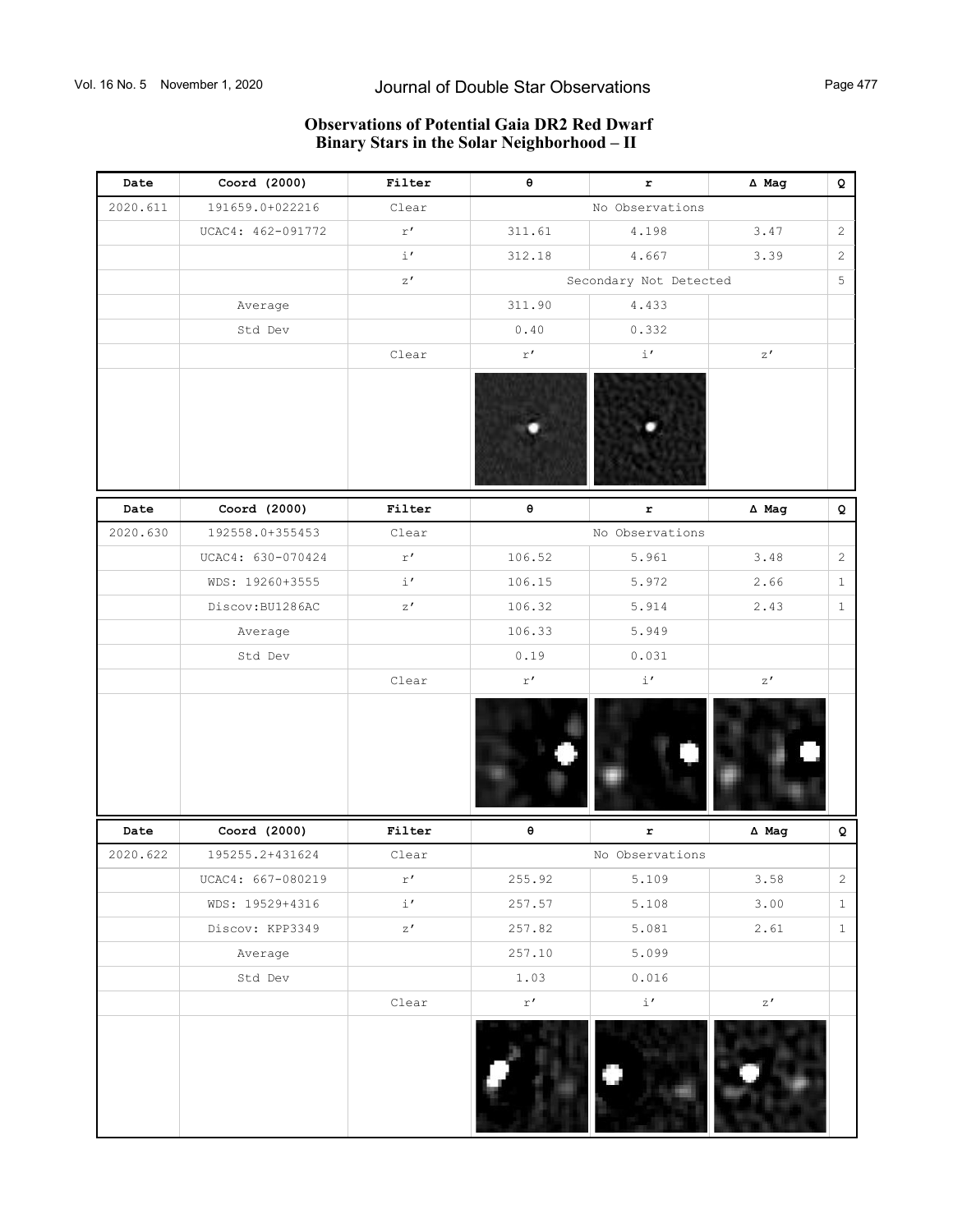## **Observations of Potential Gaia DR2 Red Dwarf Binary Stars in the Solar Neighborhood – II**

| Date     | Coord (2000)      | Filter              | $\pmb{\Theta}$          | $\mathbf r$       | $\Delta$ Mag                                                                                                                      | Q              |
|----------|-------------------|---------------------|-------------------------|-------------------|-----------------------------------------------------------------------------------------------------------------------------------|----------------|
| 2020.622 | 202201.6+214720   | Clear               |                         | No Observations   |                                                                                                                                   |                |
|          | UCAC4: 559-117009 | r'                  | 67.94                   | 5.436             | 3.99                                                                                                                              | $\overline{2}$ |
|          |                   | $\pm$ $^{\prime}$   | 67.41                   | 5.490             | 3.43                                                                                                                              | $\overline{c}$ |
|          |                   | z'                  | 67.37                   | 5.440             | 3.15                                                                                                                              | $\overline{c}$ |
|          | Average           |                     | 67.57                   | 5.455             |                                                                                                                                   |                |
|          | Std Dev           |                     | 0.32                    | 0.030             |                                                                                                                                   |                |
|          |                   | Clear               | $\mathtt{r}^{\,\prime}$ | $\pm$ $^{\prime}$ | z'                                                                                                                                |                |
|          |                   |                     |                         |                   |                                                                                                                                   |                |
| Date     | Coord (2000)      | Filter              | $\pmb{\Theta}$          | $\mathbf r$       | $\Delta$ Mag                                                                                                                      | Q              |
| 2020.611 | 203335.4+385341   | Clear               |                         | No Observations   |                                                                                                                                   |                |
|          | UCAC4: 645-095063 | r'                  | 80.65                   | 2.650             | 0.69                                                                                                                              | $\mathbf{1}$   |
|          | WDS: 20336+3854   | $i^{\prime}$        | 79.59                   | 2.643             | 0.34                                                                                                                              | $\mathbf{1}$   |
|          | Discov: KPP 4205  | z'                  | 79.99                   | 2.628             | 0.24                                                                                                                              | $\mathbf{1}$   |
|          | Average           |                     | 80.08                   | 2.640             |                                                                                                                                   |                |
|          | Std Dev           |                     | 0.54                    | 0.011             |                                                                                                                                   |                |
|          |                   | Clear               | $\mathtt{r}^{\,\prime}$ | $\pm$ $^{\prime}$ | z'                                                                                                                                |                |
|          |                   |                     |                         |                   |                                                                                                                                   |                |
| Date     | Coord (2000)      | Filter              | $\pmb{\Theta}$          | r                 | $\Delta$ Mag                                                                                                                      | Q              |
| 2020.622 | 204528.2+370546   | Clear               |                         | No Observations   |                                                                                                                                   |                |
|          | UCAC4: 636-098623 | $\mathtt{r}$ $'$    | 318.7                   | 4.813             | $\ensuremath{\textnormal{\textbf{0}}}\xspace$ . $\ensuremath{\textnormal{\textbf{8}}}\xspace\ensuremath{\textnormal{\textbf{4}}}$ | $\mathbf{1}$   |
|          |                   | $\pm$ $^{\prime}$   | 317.97                  | 4.831             | 0.71                                                                                                                              | $\,1$          |
|          |                   | $\rm z$ $^{\prime}$ | 319.15                  | 4.935             | $1.4\,$                                                                                                                           | $\mathcal{S}$  |
|          | Average           |                     | 318.61                  | 4.860             |                                                                                                                                   |                |
|          | Std Dev           |                     | 0.60                    | 0.066             |                                                                                                                                   |                |
|          |                   | Clear               | $\mathtt{r}^{\,\prime}$ | $\pm\prime$       | z'                                                                                                                                |                |
|          |                   |                     |                         |                   |                                                                                                                                   |                |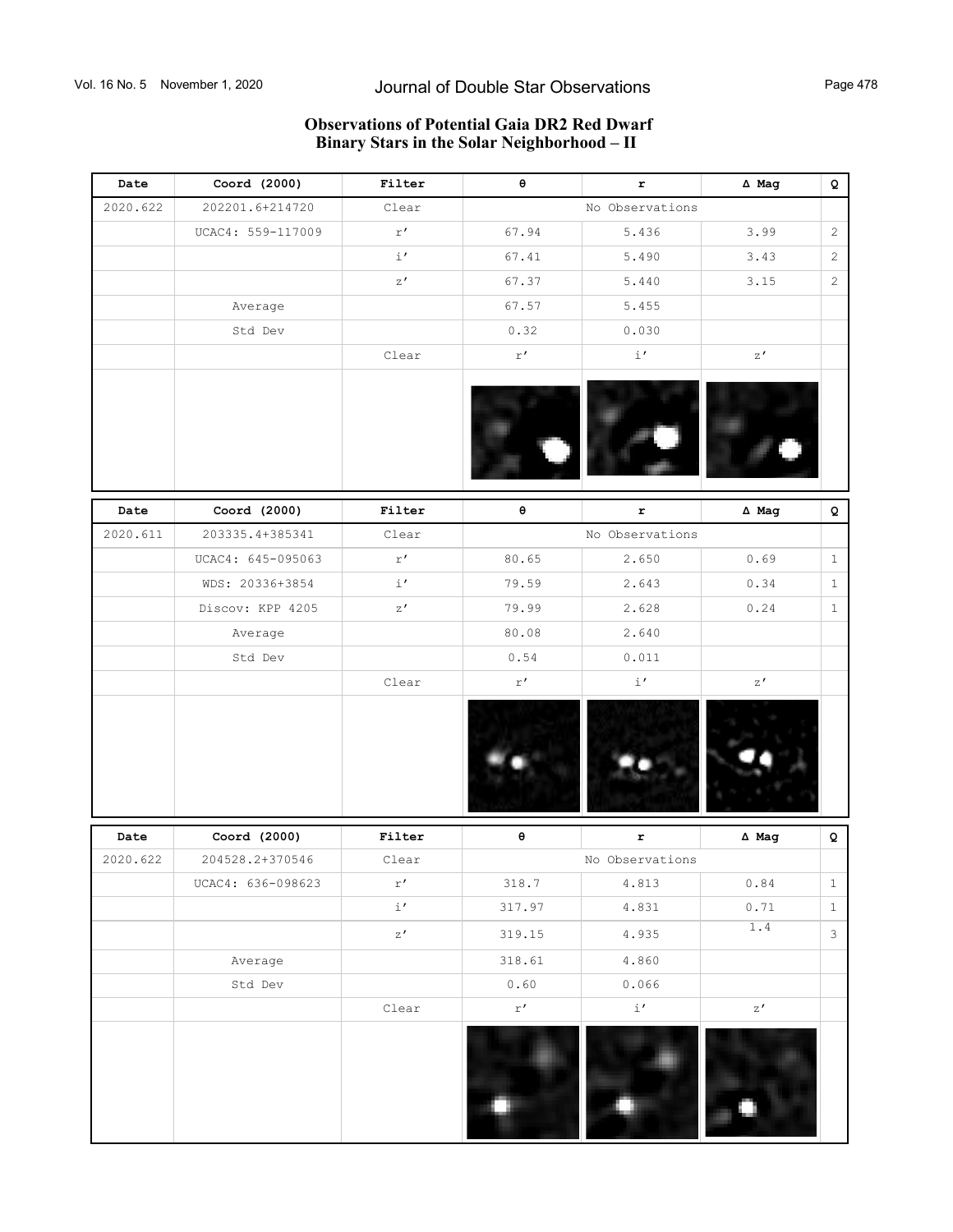| Date     | <b>Coord (2000)</b> | <b>Filter</b> | $\theta$ | ρ     | $\Delta$ Mag | Q  |
|----------|---------------------|---------------|----------|-------|--------------|----|
| 2020.591 | 170648.9+321159     | Clear         | 26.15    | 3.222 | 2.09         | 3  |
|          | UCAC4 612-054165    | r             | 25.23    | 3.326 | 2.59         | л. |
|          |                     | $i'$          | 28.54    | 3.301 | 2.13         |    |
|          |                     | z'            | 26.45    | 3.225 | 1.92         |    |
|          | Average             |               | 26.59    | 3.269 |              |    |
|          | Std Dev             |               | 1.40     | 0.053 |              |    |
|          | Filter              | Clear         | r'       | i'    | $z^*$        |    |
|          | Images              |               |          |       |              |    |

### **Observations of Potential Gaia DR2 Red Dwarf Binary Stars in the Solar Neighborhood – II**

*Table 2: Observed characteristics of the stars using the BiSpectrum Analysis (BSA) method. The first column is the Besselian observation date. Column 2 includes RA and Dec Coordinates (2000.0) in hhmmss.s+ddmmss format [above], and UCAC4 Catalog number of the primary star [below]; WDS and discovery designations are also given for previously known doubles. The remaining columns are Filter, observed Position Angle (q) in degrees, observed Separation (r) in arc-sec, BSA Δ magnitude (secondary-primary), and Observation Quality Code (defined above). The Average and Standard Deviation results include all reported data, weighted equally regardless of quality. Reconstructed BSA images are shown in the last row for each system, oriented North up, East left.*

the starlight was not used, because it could have included more background noise than real starlight at the outer edges. Typically, slightly larger aperture diameters were needed for the i' or z' filters because the size of the Airy disk grows in proportion to wavelength. This can also restrict astrometry and photometry of close pairs which approach the system's resolution. Apertures must not overlap because the same light in the overlapping area would contribute to each star, biasing both the astrometry and photometry results.

Observations using the ZWO CMOS camera and Astrodon Sloan Gen\_2 filter set should yield Δ magnitudes roughly comparable with the Sloan Digital Sky Survey (SDSS) catalog. These filters match the passbands of the SDSS catalog reasonably well, and the CMOS silicon back-side-illuminated (BSI) sensor has similar sensitivity to the BSI CCD array used in SDSS, although spectral quantum efficiency (QE) response details are somewhat different. Instrumental photometry was not transformed to the Sloan or any other standard photometric system here, but these observations should supplement the Gaia G, Bp and Rp data.

For the red secondary stars observed here, the g' 2 filter generally gave low S/N and uncertain results in RDSN-I; the g' band was initially tried again in this study but was soon abandoned. However, the r'\_2, i'\_2, and z' 2 filters usually gave satisfactory results for the long exposures—up to 3 seconds in r' and i', and 5 seconds in z'—that were required for the faintest secondaries  $(G~14.8)$ .

The ZWO ASI 1600MM camera used here has a low-noise CMOS detector like the ZWO ASI 290MM used in RDSN-I, but the 1600 has a larger format, cooled sensor, and a different QE spectral response. Combining the filter transmission with the detector QE to estimate center wavelength (WL) and effective sensitivity for each filter are shown in Table 3.

The secondary stars observed were all quite red (Bp  $-Rp > 2.0$  in Table 1); therefore, they should all be brighter at longer wavelengths. However, the z'\_2 filter generally gave poorer images than in RDSN-I. This was probably caused by one or both of the following conditions: (1) the lower effective QE of the ZWO ASI 1600MM camera in the z' filter (Table 3) sometimes resulting in inadequate exposure, or (2) the wide separation of some pairs might have been outside the isoplanatic patch where the atmosphere could cause noncorrelated movement of the two stars' seeing disks, which would diffuse and weaken the secondary star image when registered on the primary star. The effective sensitivity of the 1600 CMOS camera which, like most CCD cameras is optimized for visible wavelengths, is only about 10% at the center WL of the z' filter, whereas the 290 camera, which is optimized for near-IR sensitivity, has an effective sensitivity of about 32% in the z' filter, better suited for these faint RD stars.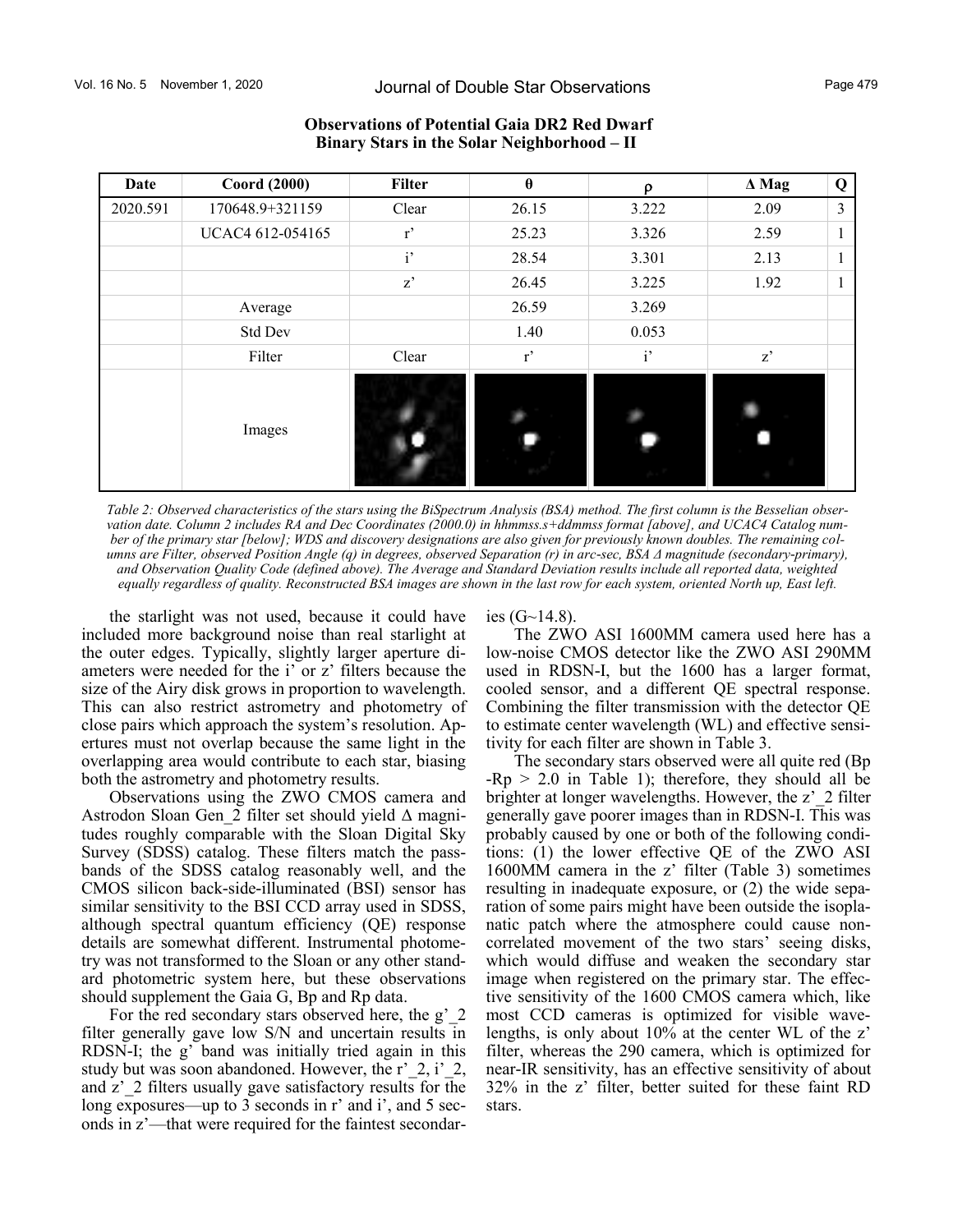| Filter        | Center WL<br>(nm) | FWHM<br>(nm) | Max Transmission<br>(응) | Effective OE<br>$($ %) |
|---------------|-------------------|--------------|-------------------------|------------------------|
| Clear         | ~105              | ~360         | 95                      | 48                     |
| q'            | 485               | 130          | 98                      | 54                     |
| r'            | 624               | 130          | 98                      | 49                     |
| $\frac{1}{1}$ | 758               | 165          | 99                      | 28                     |
| $Z^{\prime}$  | 880               | 232          | 99                      | 10                     |
|               |                   |              |                         |                        |

*Table 3: Results of Convolution of the ZWO ASI 1600MM camera quantum efficiency (QE) with transmission of the Clear and Astrodon Sloan Gen\_2 filters. Columns are: filter, effective center wavelength, full-width-half-max transmission, maximum transmission, and effective QE at the center wavelength. QE characteristics of the ZWO ASI 1600MM camera were estimated from the Relative QE given in the Sony manufacturer literature, with Peak QE assumed to be 60%. QE was extrapolated beyond the 800nm limit given, to QE = 0 at 1050 nm.* 

Speckle differential photometry uncertainties of  $\sim$ 0.1 magnitude, primarily driven by Poisson statistics, have been reported for large telescopes (Horch et al. 2004), while uncertainties  $\leq 0.2$  magnitude were found for small telescopes (Davidson et al. 2009). A  $\Delta$  magnitude goal of  $\pm$  0.1 magnitude corresponds approximately to  $\pm 10\%$  uncertainty. If both stars contribute equally to the uncertainty, then the flux of each star must be within  $\pm$  5% of the correct value. That is, the flux (or number of electrons counted) for each star must be within  $1/20<sup>th</sup>$  of the correct signal. If the error is driven primarily by photon statistics, then the net flux count for each star must be at least 400 electrons for uncertainty <  $1 \sqrt{400}$  <  $1/20$ . A high camera gain was generally used, giving ~0.2e-/ADU. Therefore, to achieve a signal of 400 electrons, the net ADU count within the photometry aperture must be greater than  $ADU \sim 400/0.2 \sim 2000$ . This net ADU count signal level was achieved for most of the primary stars, and some of the brighter secondaries in the i' and z' filters, but not for all secondary stars in the r' filter. Generally, of course, the fainter component will contribute the larger error for  $\Delta$  magnitude.

### **Discussion**

As listed in Table 1, six systems had previous entries in the WDS Catalog, and five of the remaining six were found in the WDSS. These are new Gaia discoveries, but were previously "data-mined" and were found in the WDS Supplement Catalog, recently placed on the WDS (and Georgia State University mirror) website. One system, **204528.2+370546**, discussed below, was found in neither catalog, so it is a new Gaia discovery first reported here.

Some of these systems have a separation greater than 3", where both stars may not be in the same isoplanatic patch. Depending on seeing, the two stars of a wide pair may be affected somewhat differently by different seeing cells. In principle, speckle processing adds the pixel brightness of the fainter star relative to the position of the brighter star; therefore in successive frames, the secondary star may appear in a slightly different position relative to the primary if moved differently by the atmosphere. This effect may produce a blurred or blotchy fainter representation of the secondary star. It may average out by taking many frames, but we generally acquired fewer frames (only a few hundred) as exposure times grew longer (greater than 1 second). Thus, even if averaged, differential atmospheric motion would spread the light of the secondary over a wider area, making it appear fainter. Although these adverse effects do not seem to have been too severe for the stars observed here, it could become a problem under other conditions.

Two of the systems previously observed in RDSN-I were observed again here, approximately one year later: **170648.9+321159** and **191659.0+022216**. Neither of these systems show movements beyond their standard deviation  $(\sigma)$  uncertainties, relative to Gaia or the 2019 RDSN-I measures. In Figure 4 two other systems do show movement greater than their  $1\sigma$  uncertainties for , although not a strong statistical likelihood. These two systems are both close to us, making their movements easier to detect. Several other systems in Figure 5 have small  $\theta$  or  $\rho$  uncertainties in the current measures. However, they have movements so small that no conclusion can be made about possible orbital motions until confirmed by further observations.

**173307.3+091437** is apparently a new Gaia double star which has significant movement -2.2  $\pm$ 0.9 deg in  $\theta$ , seen at bottom of Figure 4. The separation uncertainty is much larger than the change since Gaia. This pair may have a large enough separation  $(\sim 3.3"')$ , to have been resolved in earlier large survey archives, yielding additional measures. The large Gaia parallax is 31.93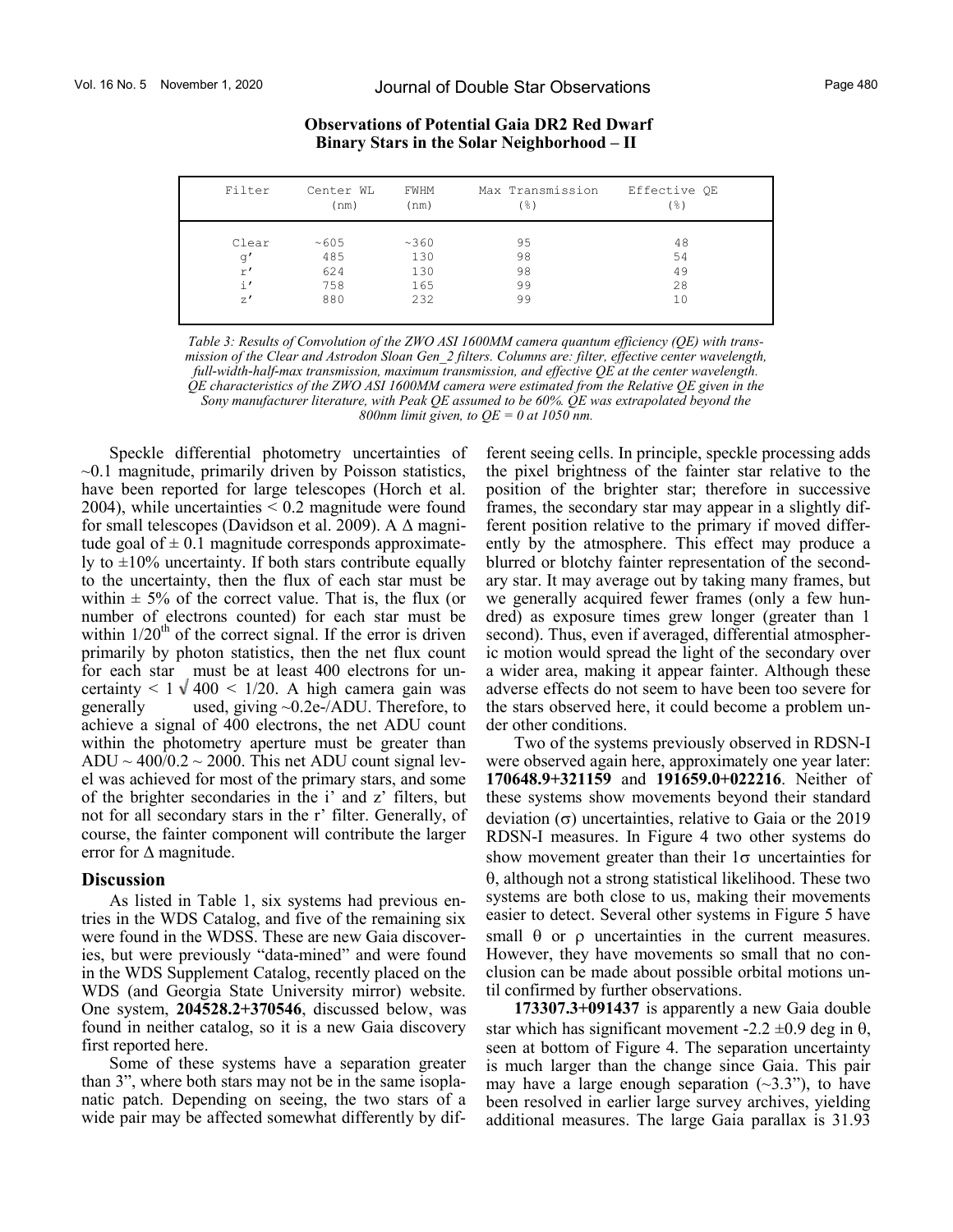only about 100 light years distant. The respective components are roughly K3V and M2V, based on the Gaia H-R diagram and (Bp-Rp) colors (1.401/2.751) in Table 1.



*Figure 4. Comparison of the difference between Observed (2020) and Gaia (2015.5) separation and position angles. Uncertainty bars are standard deviations of the observations in Table 2. Solid blue dots indicate possible orbital change in position.* 



*Figure 5. (O-G) data for the stars within the colored box of Figure 4, plotted on an expanded scale. Solid blue dots indicate possible orbital change in position, i.e., greater than 1s uncertainty of r or q, or both.* 

**185453.7+**105842 = WDS 18550+1058 = VYS8 is noted as spectral type M0 in the WDS, but the component types—based on the Gaia H-R diagram and (Bp-Rp) colors (1.750/2.586) in Table 1—are roughly K5V and M1V.

This system has the largest movement of all those observed, shown at the upper left of Figure 4: approximately  $+3.0 \pm 0.5$  degrees in q since the Gaia measurement about five years earlier, or  $\sim 0.6^{\circ}/year$ . It also has the largest movement since discovery in 1946, about  $34^{\circ}$  over 74 years, giving a more accurate 0.46 $^{\circ}$ /year. The separation seems to be slowly closing at about - 0.02"/year. All the historic data are plotted in Figure 6.

If this motion were part of a circular orbit, it would indicate an orbital period of roughly 780 years. The orbits of all the other systems observed are probably even longer.

Table 1 shows that the Gaia parallaxes and proper motions in RA are nearly identical. However, the proper motions in declination are significantly different; the B component is moving northward at only about 64% the speed of the primary. This is consistent with the direction of motion indicated in Figure 6, but the motion is diagonal, rather than purely north south. This may be the result of orbital motion. This system deserves continued occasional observation, to see whether the roughly linear apparent motion gradually reveals an orbit.



*Figure 6. Historical observations of 185453.7+105842 = WDS 18550+1058 = VYS8. The current measure is shown as a red triangle. Since first discovered in 1946, it has shown roughly linear motion, in the direction of the arrow.*

For the **191659.0+022216** system, 1-second exposures in r' and i' barely detected the secondary star, as seen in Table 2. It was not detected in the Sloan z' band, even though the exposure was 2 seconds, because of declining detector sensitivity and because it was the most distant observed, at 97 parsecs. Although the secondary star is not a particularly late type M dwarf (Bp-Rp  $=$ 2.4), it is very faint at G=14.6. The slightly more faint and much later type RD discussed next was detected in z' with 5 second exposures.

**202201.6+214720** is composed of two Red Dwarfs, but of extremely different spectral types. The Gaia color indices from Table 1 are  $(Bp-Rp) = 2.275/3.716$ , corresponding roughly to M0V and M7V. Although nearby in the Solar neighborhood at 27pcs, the late component,